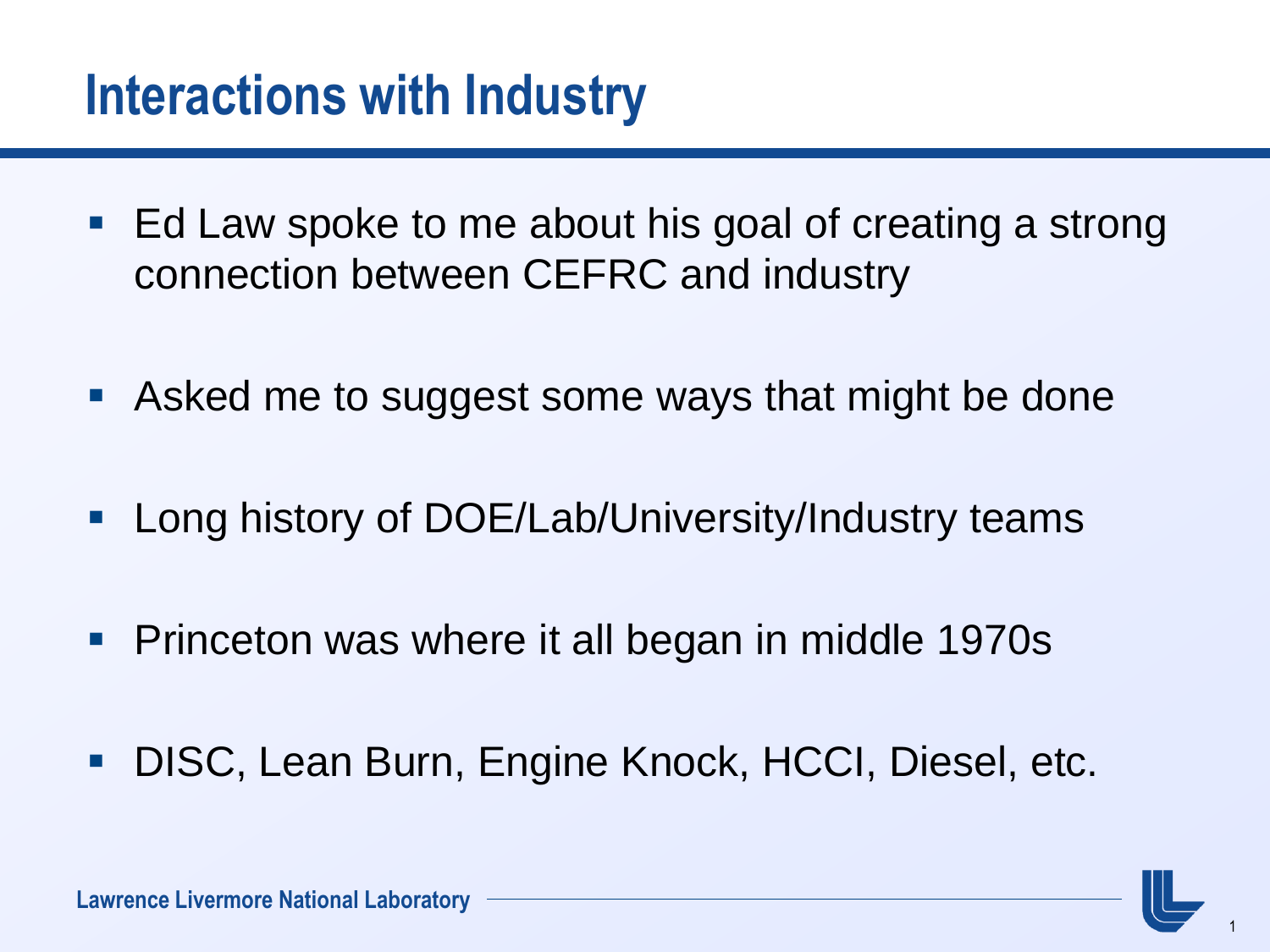### **General benefits**

- Get students and post-docs working with companies, perhaps leading to jobs
- **Involve companies by getting their research priorities** identified
- **Where possible, work on such priority tasks**
- **Higher level goal, get industry researchers to visit** CEFRC for seminars, engage in research activities side-by-side with university researchers, short- and long-term
- **High value results will appeal to DOE**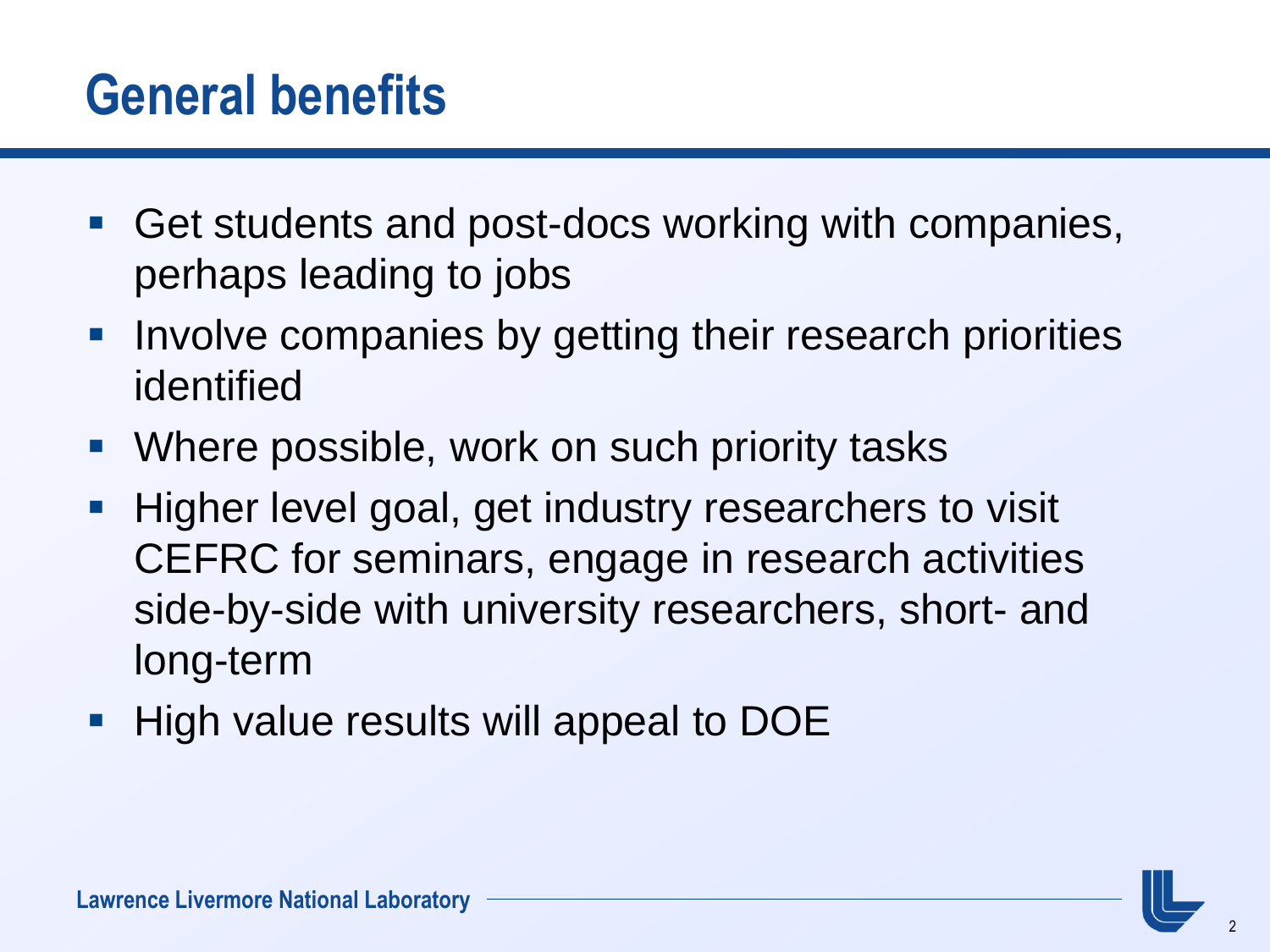## **Two examples of how some partnerships work**





#### **Reaction Design Model Fuels Consortium**

**Lawrence Livermore National Laboratory**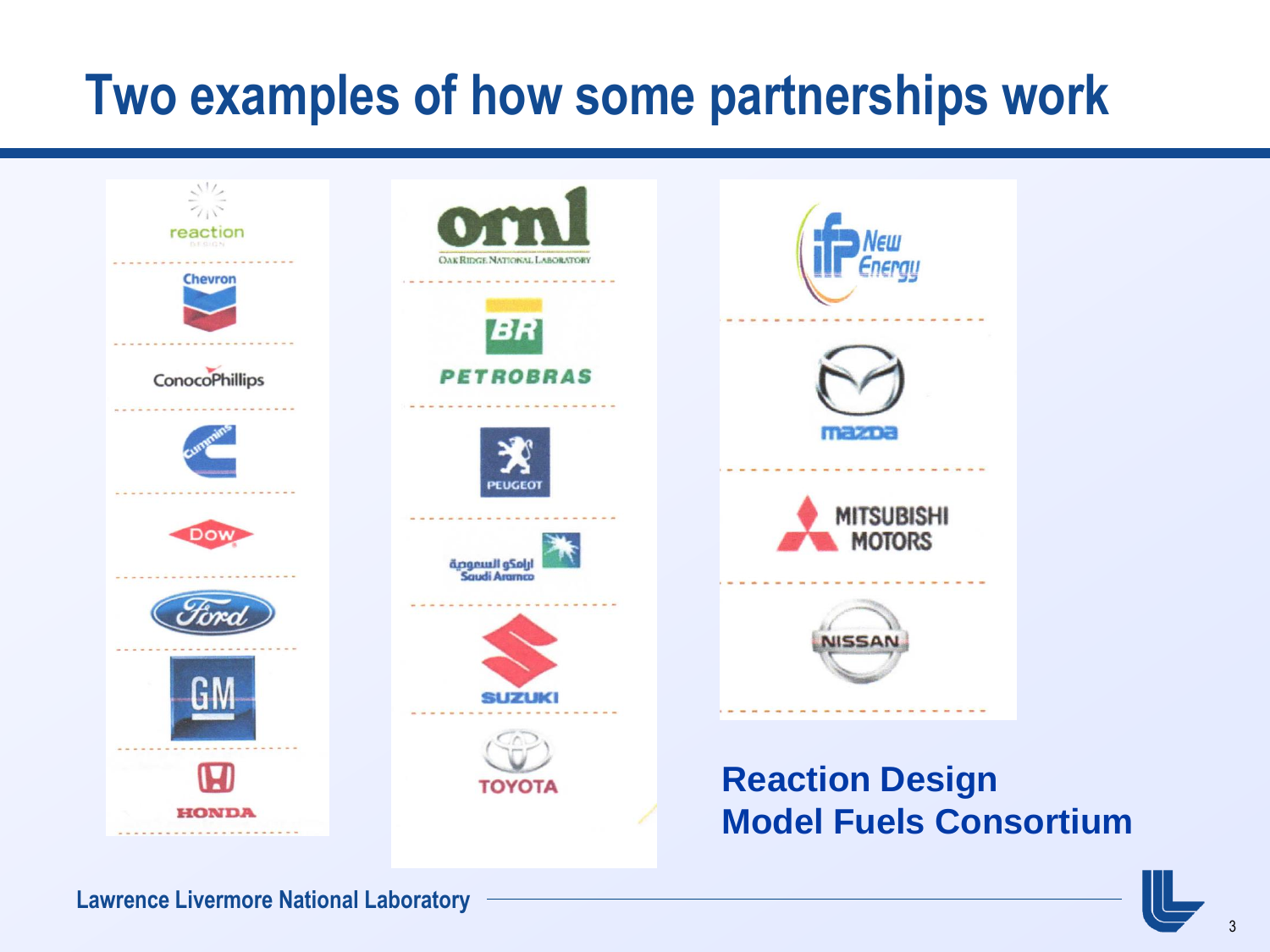# **Eindhoven Technical University, Philip de Goey**

- Companies which contribute (financially) to the research, time period and interest
- **Lawrence Livermore National Laboratory** Rolls-Royce 2000-now FGM in combustion modeling Gasunie Research 1988-now natural gas/syngas flames Gastec NV 1988-2000 combustion in central heaters EnergieNed 1998-2000 combustion in central heaters **TNO** 1996-now engines, acoustics **Philips NV** 2000-now heat transfer of flames to glass **ATAG** 1997-2006 noise in boilers **AWB** 2008 1997-now noise in boilers **Remeha BV** 1997-now noise in boilers **Bekaert Techn** 2001-now noise in boilers **Noritz 2008-now hoise in boilers 2008-now noise in boilers Honeywell** 2001-now control of noise in boilers Polidoro NV 2006-now combustion/noise in burners ■ EcoCeramics BV 1996-now surface burners ■ ECN 1992-now surface burners/biomass **DAF trucks** 1996-now diesel combustion **Shell 1996-now fuels in engines** Avantium 2008-now future fuels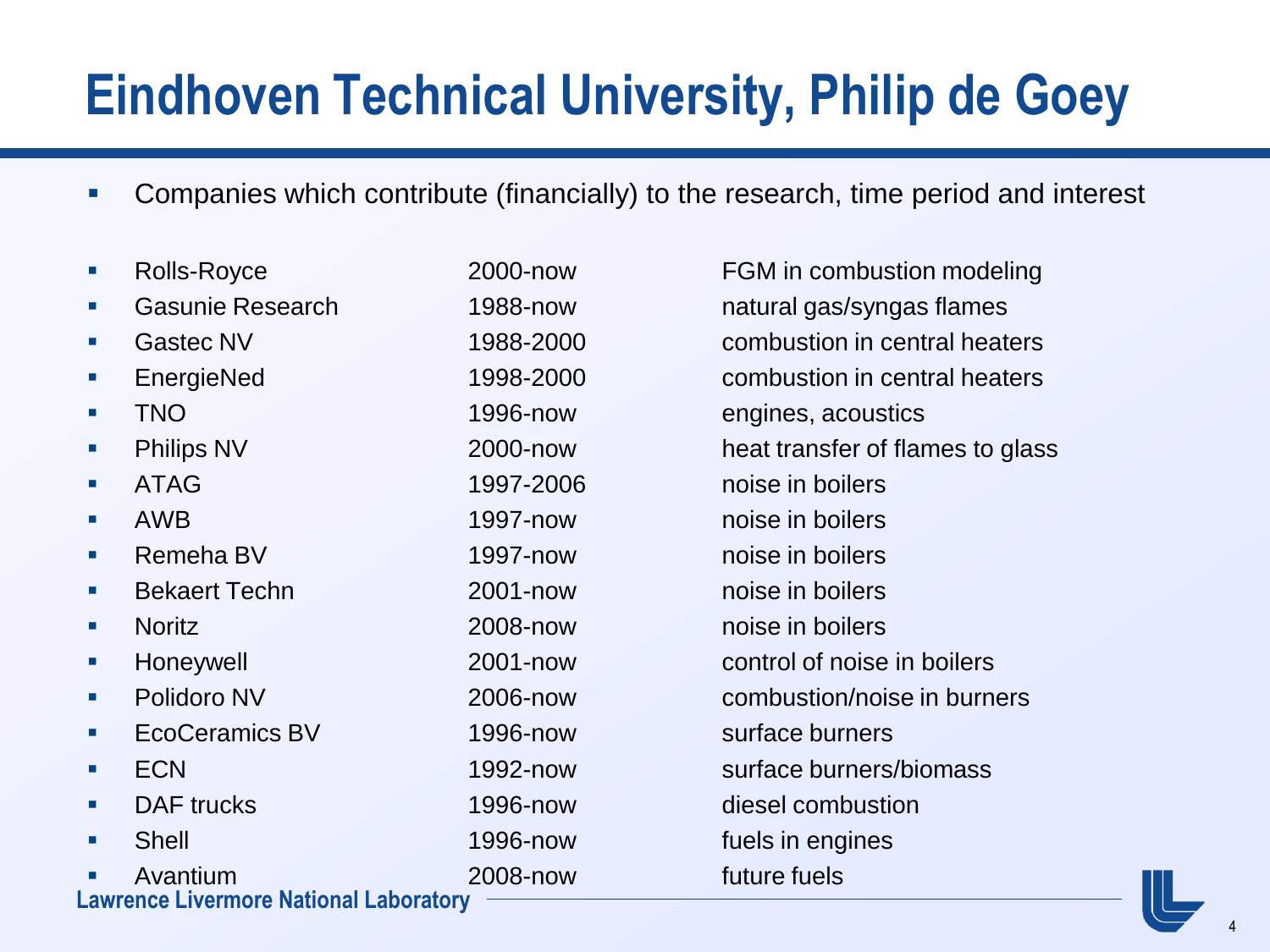## **Eindhoven Technical University**

- 
- **•** Chevron-Oronite 1996-now fuels in engines
- 
- 
- 
- 
- 
- 
- 
- 
- 
- 
- 
- 
- 
- **Progression Industry 2009-now spin off, innovations**

**Narsila** 1996-now diesel combustion **PD&E** 1996-now engine combustion ■ Kema NV 2008-now biomass combustion **Exsent** 2007-2008 biomass combustion Electrabel 2001-now biogas addition in gas turbines Laborolec 2003-now biogas addition in gas turbines Siemens 2008-now biogas addition in gas turbines Thomassen/Ansaldo 2008-now biogas addition in gas turbines **NVV** 2008-now Clean Combustion Concepts **Renuda** 2008-now Clean Combustion Concepts **Numeca** 2008-now Clean Combustion Concepts MTT 2007-now combustion in micro-turbines Bosch-Nefit 2009-now laminar flames in boilers Fistuca 2008-now spin off, innovations

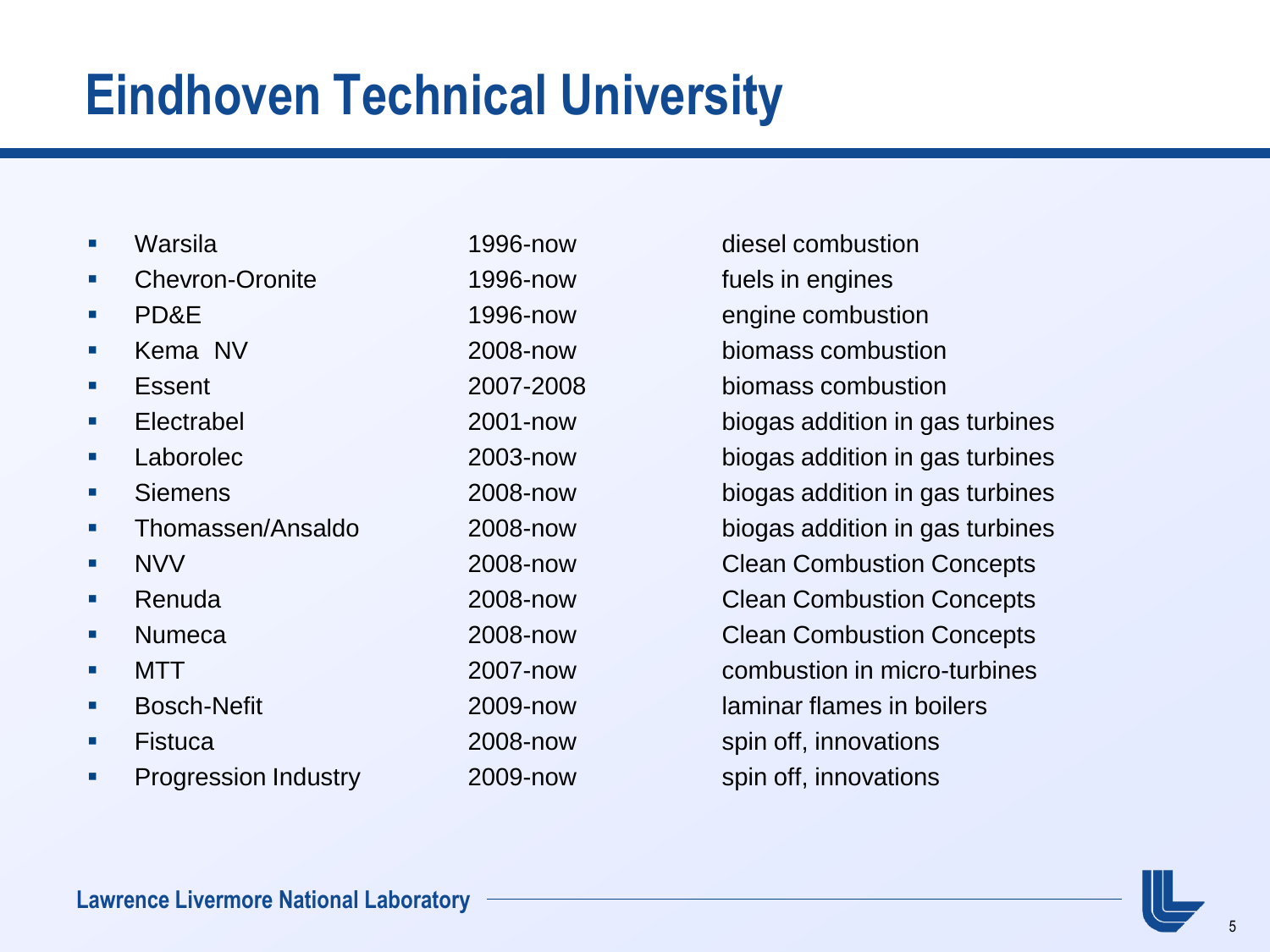## **Related goals of the Combustion Institute**

- Build on the new CI web pages
- Build a combustion industry family of pages, with the companies identifying their needs and interests, as well as contact people at their companies